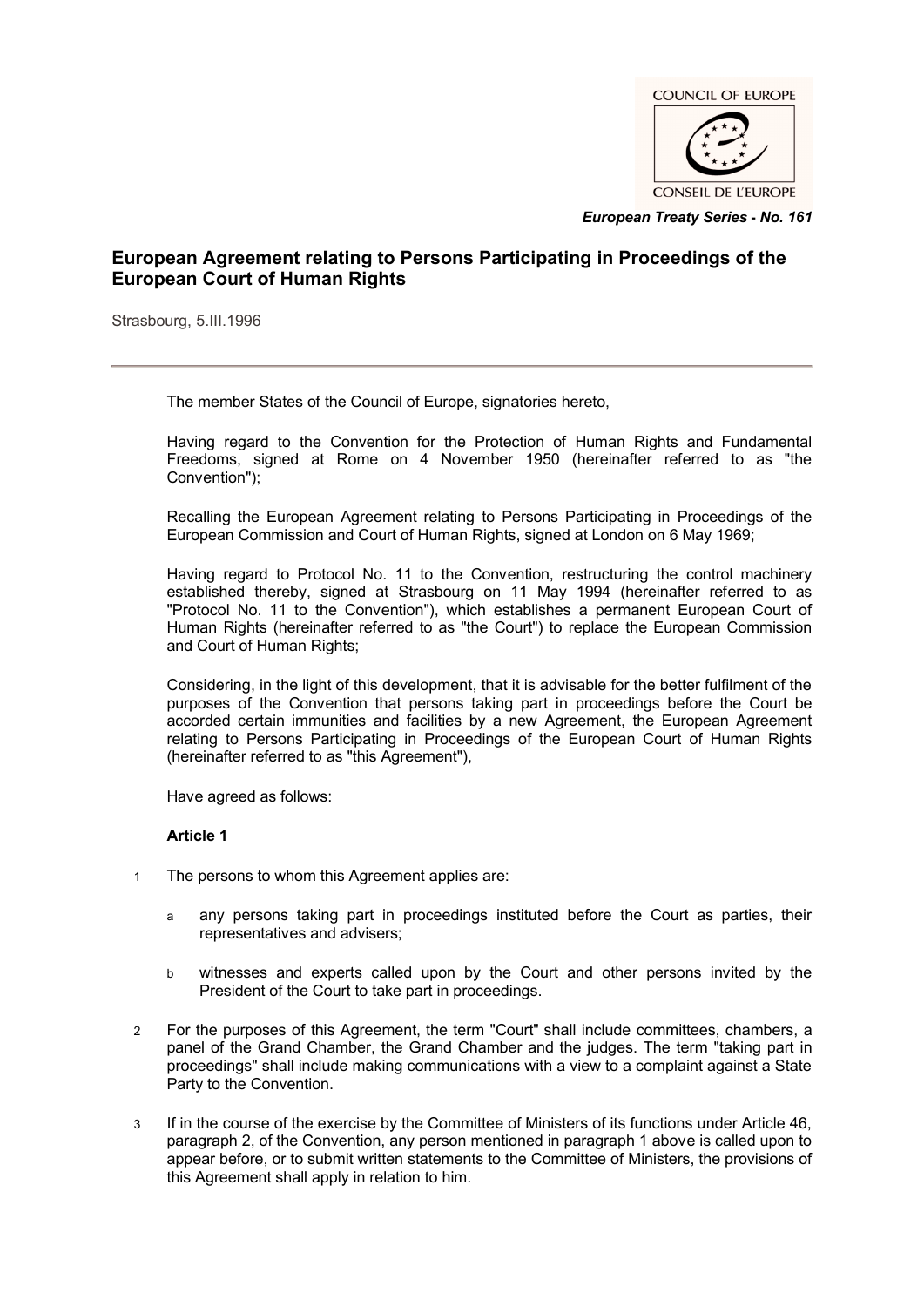## **Article 2**

- 1 The persons referred to in paragraph 1 of Article 1 of this Agreement shall have immunity from legal process in respect of oral or written statements made, or documents or other evidence submitted by them before or to the Court.
- 2 This immunity does not apply to communication outside the Court of any such statements, documents or evidence submitted to the Court.

## **Article 3**

- 1 The Contracting Parties shall respect the right of the persons referred to in paragraph 1 of Article 1 of this Agreement to correspond freely with the Court.
- 2 As regards persons under detention, the exercise of this right shall in particular imply that:
	- a their correspondence shall be despatched and delivered without undue delay and without alteration;
	- b such persons shall not be subject to disciplinary measures in any form on account of any communication sent through the proper channels to the Court;
	- c such persons shall have the right to correspond, and consult out of hearing of other persons, with a lawyer qualified to appear before the courts of the country where they are detained in regard to an application to the Court, or any proceedings resulting therefrom.
- 3 In application of the preceding paragraphs, there shall be no interference by a public authority except such as is in accordance with the law and is necessary in a democratic society in the interests of national security, for the detection or prosecution of a criminal offence or for the protection of health.

## **Article 4**

- 1 a The Contracting Parties undertake not to hinder the free movement and travel, for the purpose of attending and returning from proceedings before the Court, of persons referred to in paragraph 1 of Article 1 of this Agreement.
	- b No restrictions shall be placed on their movement and travel other than such as are in accordance with the law and necessary in a democratic society in the interests of national security or public safety, for the maintenance of *ordre public*, for the prevention of crime, for the protection of health or morals, or for the protection of the rights and freedoms of others.
- 2 a Such persons shall not, in countries of transit and in the country where the proceedings take place, be prosecuted or detained or be subjected to any other restriction of their personal liberty in respect of acts or convictions prior to the commencement of the journey.
	- b Any Contracting Party may, at the time of signature, ratification, acceptance or approval of this Agreement, declare that the provisions of this paragraph will not apply to its own nationals. Such a declaration may be withdrawn at any time by means of a notification addressed to the Secretary General of the Council of Europe.
- 3 The Contracting Parties undertake to re-admit on his return to their territory any such person who commenced his journey in the said territory.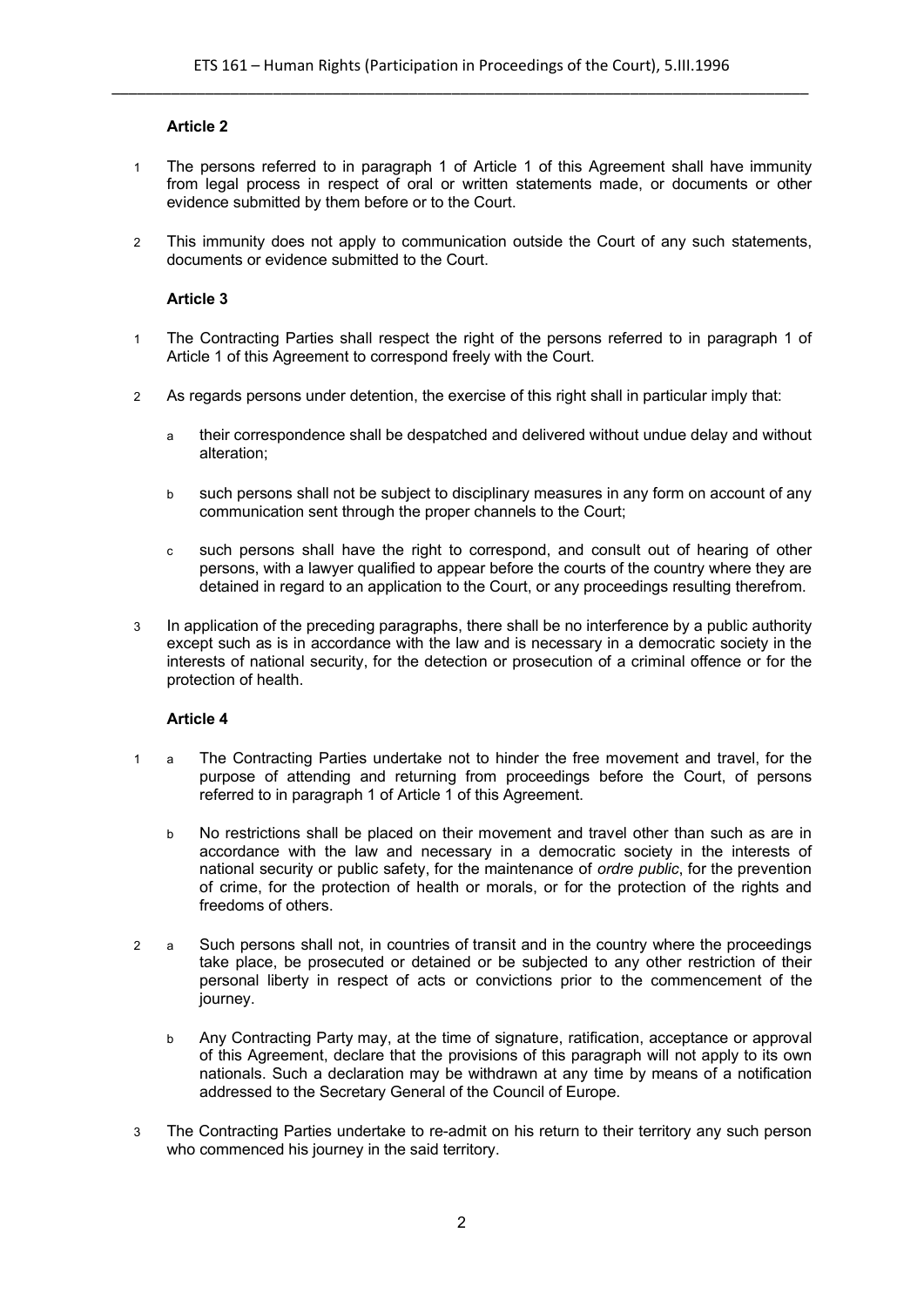- 4 The provisions of paragraphs 1 and 2 of this article shall cease to apply when the person concerned has had, for a period of fifteen consecutive days from the date when his presence is no longer required by the Court, the opportunity of returning to the country from which his journey commenced.
- 5 Where there is any conflict between the obligations of a Contracting Party resulting from paragraph 2 of this article and those resulting from a Council of Europe convention or from an extradition treaty or other treaty concerning mutual assistance in criminal matters with other Contracting Parties, the provisions of paragraph 2 of this Article shall prevail.

## **Article 5**

- 1 Immunities and facilities are accorded to the persons referred to in paragraph 1 of Article 1 of this Agreement solely in order to ensure for them the freedom of speech and the independence necessary for the discharge of their functions, tasks or duties, or the exercise of their rights in relation to the Court.
- 2 a The Court shall alone be competent to waive, in whole or in part, the immunity provided for in paragraph 1 of Article 2 of this Agreement; it has not only the right but the duty to waive immunity in any case where, in its opinion, such immunity would impede the course of justice and waiver in whole or in part would not prejudice the purpose defined in paragraph 1 of this article.
	- b The immunity may be waived by the Court, either *ex officio* or at the request of any Contracting Party or of any person concerned.
	- c Decisions waiving immunity or refusing the waiver shall be accompanied by a statement of reasons.
- 3 If a Contracting Party certifies that waiver of the immunity provided for in paragraph 1 of Article 2 of this Agreement is necessary for the purpose of proceedings in respect of an offence against national security, the Court shall waive immunity to the extent specified in the certificate.
- 4 In the event of the discovery of a fact which might, by its nature, have a decisive influence and which at the time of the decision refusing waiver of immunity was unknown to the author of the request, the latter may make a new request to the Court.

## **Article 6**

Nothing in this Agreement shall be construed as limiting or derogating from any of the obligations assumed by the Contracting Parties under the Convention or its protocols.

## **Article 7**

- 1 This Agreement shall be open for signature by the member States of the Council of Europe, which may express their consent to be bound by:
	- a signature without reservation as to ratification, acceptance or approval; or
	- b signature, subject to ratification, acceptance or approval, followed by ratification, acceptance or approval.
- 2 Instruments of ratification, acceptance or approval shall be deposited with the Secretary General of the Council of Europe.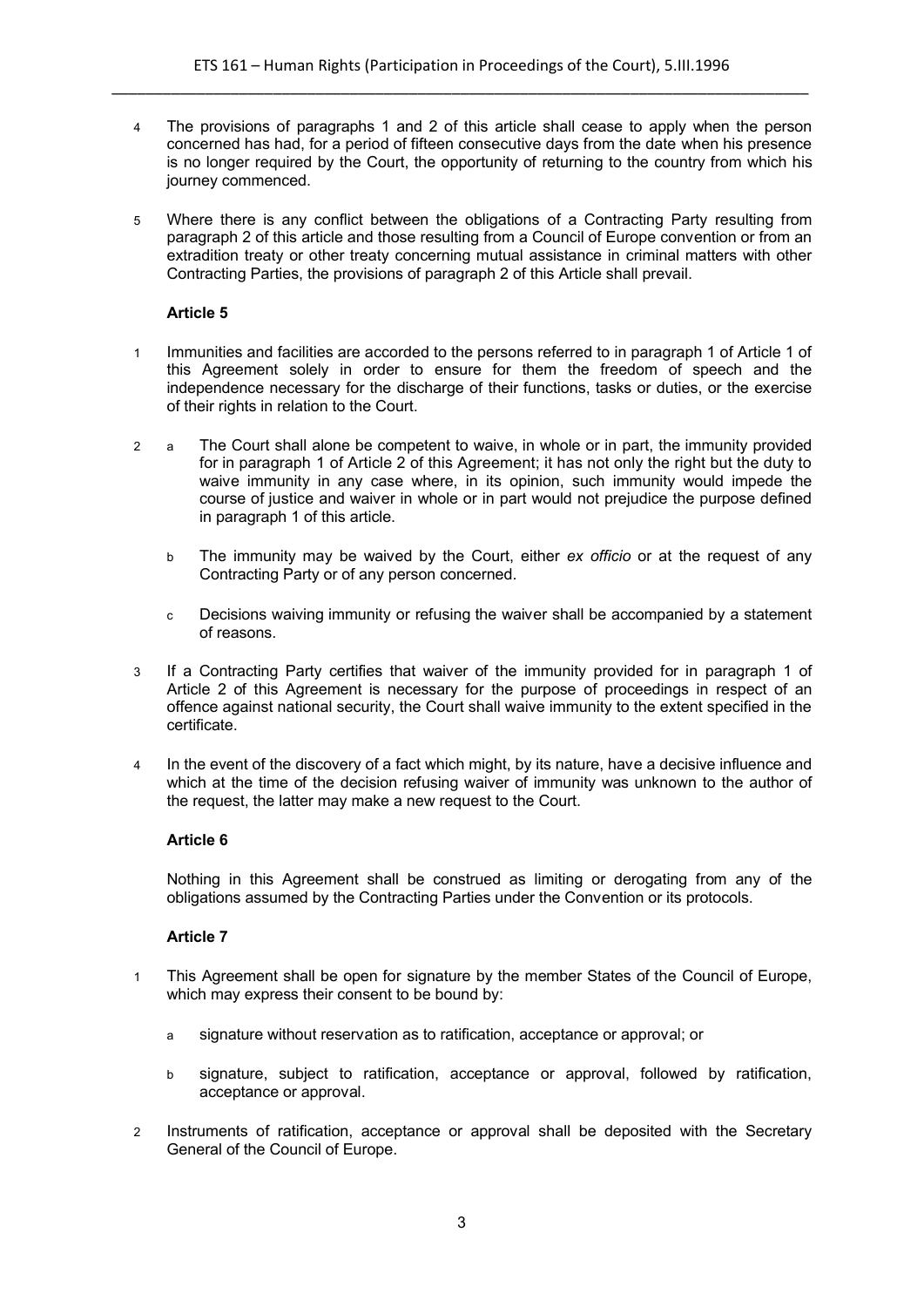## **Article 8**

- 1 This Agreement shall enter into force on the first day of the month following the expiration of a period of one month after the date on which ten member States of the Council of Europe have expressed their consent to be bound by the Agreement in accordance with the provisions of Article 7 or on the date of entry into force of Protocol No. 11 to the Convention, whichever is the later.
- 2 In respect of any member State which subsequently expresses its consent to be bound by it, this Agreement shall enter into force on the first day of the month following the expiration of a period of one month after the date of such signature or of the deposit of the instrument of ratification, acceptance or approval.

#### **Article 9**

- 1 Any Contracting State may, when depositing its instrument of ratification, acceptance or approval or at any later date, by declaration addressed to the Secretary General of the Council of Europe, extend this Agreement to any territory or territories specified in the declaration and for whose international relations it is responsible or on whose behalf it is authorised to give undertakings.
- 2 This Agreement shall enter into force for any territory or territories specified in a declaration made pursuant to paragraph 1 on the first day of the month following the expiration of one month after the date of receipt of the declaration by the Secretary General.
- 3 Any declaration made pursuant to paragraph 1 may, in respect of any territory mentioned in such declaration, be withdrawn according to the procedure laid down for denunciation in Article 10 of this Agreement.

#### **Article 10**

- 1 This Agreement shall remain in force indefinitely.
- 2 Any Contracting Party may, insofar as it is concerned, denounce this Agreement by means of a notification addressed to the Secretary General of the Council of Europe.
- 3 Such denunciation shall take effect six months after the date of receipt by the Secretary General of such notification. Such denunciation shall not have the effect of releasing the Contracting Parties concerned from any obligation which may have arisen under this Agreement in relation to any person referred to in paragraph 1 of Article 1.

#### **Article 11**

The Secretary General of the Council of Europe shall notify the member States of the Council of:

- a any signature;
- b the deposit of any instrument of ratification, acceptance or approval;
- c any date of entry into force of this Agreement in accordance with Articles 8 and 9 thereof;
- d any other act, notification or communication relating to this Agreement.